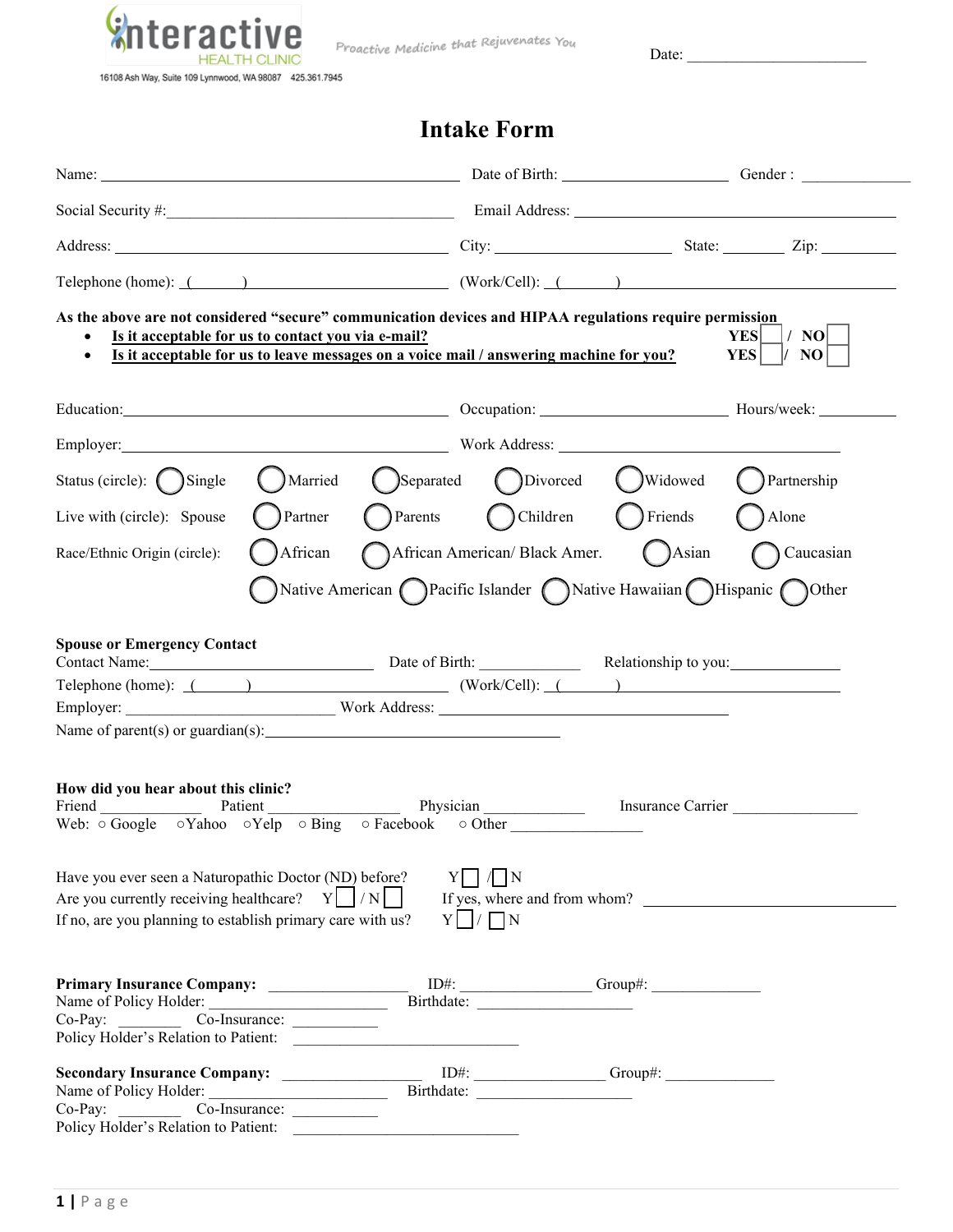# **CONTEXT OF CARE REVIEW**

What do you know about our approach?

What **three** expectations do you have from **this** visit to our clinic?

- 1.
- 2.
- 
- 3.

What behaviors or lifestyle habits do you currently engage in regularly that you believe support your health? (Please list)

What behaviors or lifestyle habits do you currently engage in regularly that you believe are self-destructive? (Please list)

What do you love to do?

# **Current Problem List**

What are your most important health problems? List as many as you can in order of importance and include time of onset.

| 4.                                                                                                                                                                                                                                 |               |                                |                                           |
|------------------------------------------------------------------------------------------------------------------------------------------------------------------------------------------------------------------------------------|---------------|--------------------------------|-------------------------------------------|
| 5.<br><u> Alexandria de la contrada de la contrada de la contrada de la contrada de la contrada de la contrada de la c</u>                                                                                                         |               |                                |                                           |
| Please list any current diagnoses:                                                                                                                                                                                                 |               |                                |                                           |
| 1. <b>Example 20</b> Section 20 and 20 Section 20 and 20 Section 20 and 20 Section 20 and 20 Section 20 and 20 Section 20 and 20 Section 20 and 20 Section 20 and 20 Section 20 and 20 Section 20 and 20 Section 20 and 20 Section |               |                                |                                           |
| 2.                                                                                                                                                                                                                                 |               |                                |                                           |
| $3.$ $\overline{\phantom{a}}$                                                                                                                                                                                                      |               | Please mark your areas of pain |                                           |
| <u> 1980 - Johann Stoff, fransk politik (d. 1980)</u><br>$\overline{4}$ .                                                                                                                                                          | <b>Select</b> |                                | Please indicate your CURRENT pain level.) |
| Do you have any known contagious diseases at this time? $Y \cap N$<br>If yes what? $\frac{1}{2}$                                                                                                                                   |               |                                |                                           |
| What treatments have you tried for the above concerns?                                                                                                                                                                             |               |                                |                                           |
|                                                                                                                                                                                                                                    |               |                                |                                           |

**\_\_\_\_\_\_\_\_\_\_\_\_\_\_\_\_\_\_\_\_\_\_\_\_\_\_\_\_\_\_\_\_\_\_\_\_\_\_\_\_\_\_\_\_\_\_\_\_\_\_\_\_\_\_\_\_\_\_\_\_\_\_\_\_\_\_\_\_\_\_\_\_\_\_\_\_\_\_\_\_\_\_\_\_\_\_\_\_\_\_\_\_\_\_\_\_\_\_\_\_\_\_\_\_\_\_**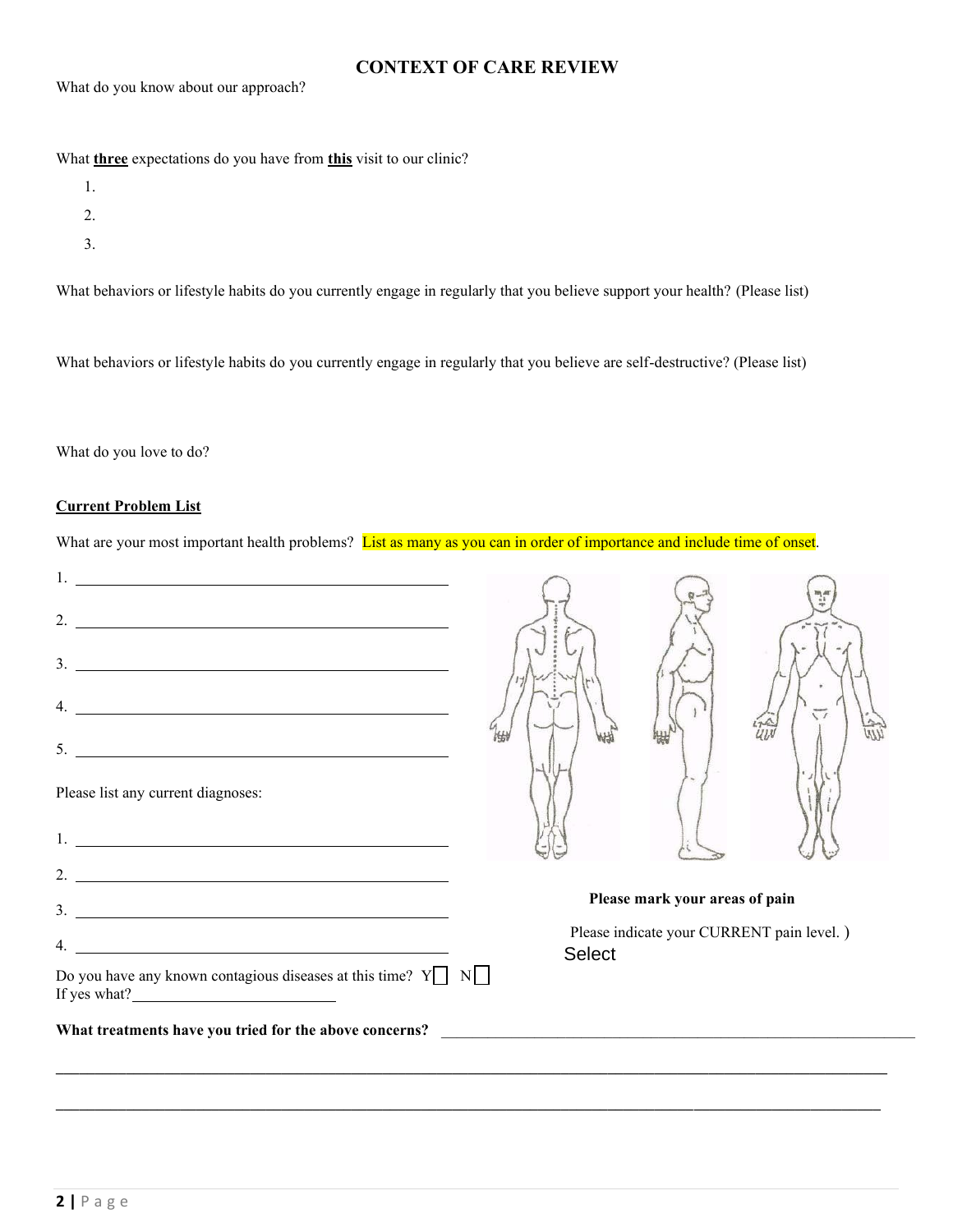| <b>General Information</b> |                                                                                            |                                                                                                                             |
|----------------------------|--------------------------------------------------------------------------------------------|-----------------------------------------------------------------------------------------------------------------------------|
|                            |                                                                                            |                                                                                                                             |
|                            | Exercise? $Y \square / N \square$ If so, what kind and how often?                          |                                                                                                                             |
|                            |                                                                                            | Do you watch TV? $Y \square / N \square$ If yes how many hours? Do you read? $Y \square / N \square$ if yes how many hours? |
|                            |                                                                                            | When and where did you last receive medical or health care? What was the reason?                                            |
|                            | When was your last: Blood tests: Eye Exam:                                                 | Dentist Visit:                                                                                                              |
|                            |                                                                                            |                                                                                                                             |
|                            |                                                                                            |                                                                                                                             |
|                            | Current on vaccinations? $Y \square / N \square /$ Choose not to do vaccinations $\square$ |                                                                                                                             |
|                            |                                                                                            |                                                                                                                             |
|                            |                                                                                            | Allergies: *(Please list ALL your known ALLERGIES (DRUGS, FOOD, INSECTS, ANIMAL, ETC)) and what happens:                    |
|                            |                                                                                            |                                                                                                                             |
|                            |                                                                                            |                                                                                                                             |

 $\mathcal{L}_\mathcal{L} = \{ \mathcal{L}_\mathcal{L} = \{ \mathcal{L}_\mathcal{L} = \{ \mathcal{L}_\mathcal{L} = \{ \mathcal{L}_\mathcal{L} = \{ \mathcal{L}_\mathcal{L} = \{ \mathcal{L}_\mathcal{L} = \{ \mathcal{L}_\mathcal{L} = \{ \mathcal{L}_\mathcal{L} = \{ \mathcal{L}_\mathcal{L} = \{ \mathcal{L}_\mathcal{L} = \{ \mathcal{L}_\mathcal{L} = \{ \mathcal{L}_\mathcal{L} = \{ \mathcal{L}_\mathcal{L} = \{ \mathcal{L}_\mathcal{$ 

**Food Reactions:** What foods do you react to and what reactions do you have? \_\_\_\_\_\_\_\_\_\_\_\_\_\_\_\_\_\_\_\_\_\_\_\_\_\_\_\_\_\_\_\_\_\_\_\_\_\_\_\_\_\_\_\_\_\_

|                    |                     | *A medications, including over the counter |                    |             |           |
|--------------------|---------------------|--------------------------------------------|--------------------|-------------|-----------|
| <b>Medications</b> | ' Frequency<br>Dose | <b>Start Date</b>                          | <b>Supplements</b> | <b>Dose</b> | Frequency |
|                    |                     |                                            |                    |             |           |
|                    |                     |                                            |                    |             |           |
|                    |                     |                                            |                    |             |           |
|                    |                     |                                            |                    |             |           |
|                    |                     |                                            |                    |             |           |
|                    |                     |                                            |                    |             |           |
|                    |                     |                                            |                    |             |           |
|                    |                     |                                            |                    |             |           |
|                    |                     |                                            |                    |             |           |

| <b>Supplements</b> | Dose / Frequency | <b>Start Date</b> |
|--------------------|------------------|-------------------|
|                    |                  |                   |
|                    |                  |                   |
|                    |                  |                   |
|                    |                  |                   |
|                    |                  |                   |
|                    |                  |                   |
|                    |                  |                   |
|                    |                  |                   |
|                    |                  |                   |

Have you taken Aspirin, Ibuprofen, Naproxen, or any steroids for a long period of time (3 weeks or longer)?  $Y \Box / N \Box$ Do you have a history of taking antibiotics?  $Y \cap / N$  If yes for how long and what for?

### **Environmental History**

| Do you have amalgam fillings? $Y \mid /N \mid$ If yes, how many and for how long?                         |                                  |
|-----------------------------------------------------------------------------------------------------------|----------------------------------|
| Do you have past or current history of work related chemical exposures? $Y \cap N$ If yes what chemicals? |                                  |
| Any known heavy metal exposures $Y \cap N \cap H$ if so what?                                             | Any known tick bites? $Y \cap N$ |
| Any known exposure to mold/water damaged building? $Y \cap N$                                             |                                  |
|                                                                                                           |                                  |

### **Hospitalizations / Surgery / Imaging:**

Please list, examples: X-ray, CAT scans, EEG, EKGs or MRI

| Year |
|------|
| Year |
| Year |
| Year |
| Year |
|      |

**Family History** (Check those that apply)

|                      | <b>Sibling</b> | <b>Mother</b> | Father |
|----------------------|----------------|---------------|--------|
| <b>Diabetes</b>      |                |               |        |
| Cancer               |                |               |        |
| <b>Heart Disease</b> |                |               |        |
| <b>Stroke</b>        |                |               |        |
| Autoimmune           |                |               |        |

|            | <b>Typical Food Intake (WHAT DO YOU EAT?)</b> |  |
|------------|-----------------------------------------------|--|
| Breakfast: |                                               |  |

| Lunch: |  |
|--------|--|
|        |  |

Dinner:

Snacks:

Please list # of ounces consumed per day below **Water: \_\_\_\_ oz Coffee: \_\_\_\_ oz Alcohol: \_\_\_\_\_oz** 

| Current Smoker: $Y \perp / N \perp$ How many packs per day? |  |  |  |  |
|-------------------------------------------------------------|--|--|--|--|
| Past Smoker ? $Y \cap / N$                                  |  |  |  |  |

| Circle things you eat MORE than 3 times a week:                |                         |
|----------------------------------------------------------------|-------------------------|
| $\overline{\text{TUNA}/\text{OTHER FISH}}$ RED MEAT $\bigcirc$ |                         |
| RAW VEGETABLES $\bigcirc$                                      | <b>CHEESE</b>           |
| WHEAT PRODUCTS $\bigcap$                                       | SOY PRODUCTS $\bigcirc$ |
| <b>RAW NUTS/SEEDS</b>                                          | POULTRY O               |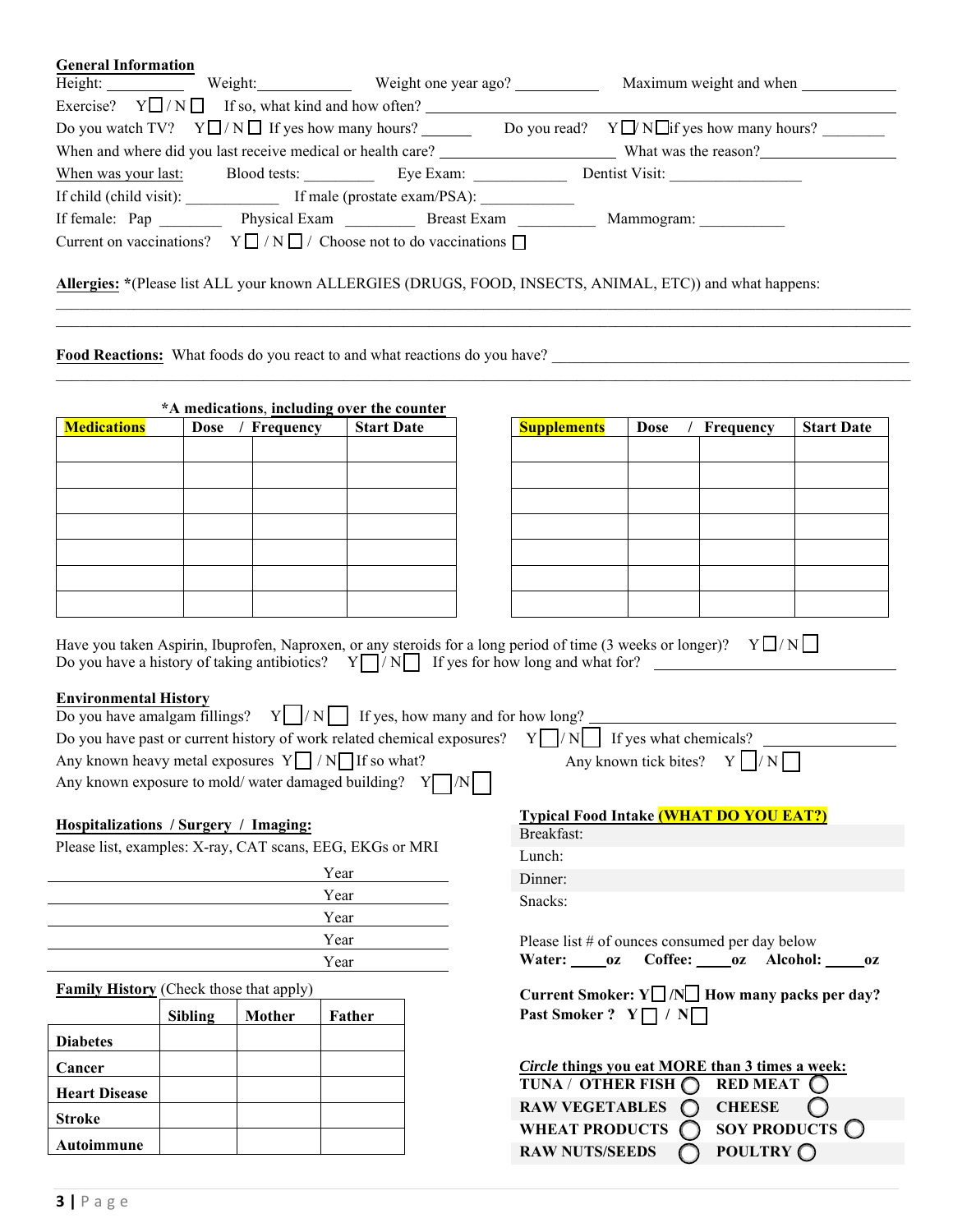#### **Please add comments as needed to clarify the symptoms listed, leave blank any which do not apply. (SELECT) P = Past C = Current \* = Major problem**

| Head:               |                                     | <b>Chest:</b>           |                                       | Musculo-skeletal:      |                                           |
|---------------------|-------------------------------------|-------------------------|---------------------------------------|------------------------|-------------------------------------------|
| <b>Selec</b>        | Headaches/Migraines                 | <b>Selec</b>            | Heart pounds                          | <b>Select</b>          | Joint pains                               |
| <b>Selec</b>        | Dizzy                               | Select                  | Heart "flutter"                       | Select                 | Back pain (UPPER / LOWER / ALL)           |
| Select              | TMJ/ Jaw pain                       | Select                  | Shortness of breath                   | <b>Select</b>          | Neck Pain                                 |
|                     |                                     | Select                  | Asthma (Triggered by                  | <b>Select</b>          | Muscle aches                              |
| Skin/Nails/Hair     |                                     | Select                  | Chest pains                           | <b>Select</b>          | Bruising (EASY) (ONLY W/TRAUMA)           |
|                     | Select Dry skin/scalp               | <b>Select</b>           | Wheezing                              | <b>Select</b>          | Sprains Locations:                        |
| Select Rash         |                                     | <b>Select</b>           | Coughing                              |                        | Select Joint stiffness                    |
| Select Acne         |                                     |                         |                                       |                        | Select Arthritis                          |
|                     | Select Cracking nails               | <b>Gastrointestinal</b> |                                       |                        | Select Fibromyalgia diagnosis: When:      |
|                     | Select Hair loss                    |                         | Select Heartburn                      |                        |                                           |
|                     | Select Hair growth                  |                         | Select Stomach aches                  | <b>Neuro-Endocrine</b> |                                           |
|                     |                                     |                         | Select Gas/ Bloating                  |                        | <b>Select</b> Panic / Anxiety attacks     |
| Eye/Ear/Nose/Throat |                                     |                         | <b>Select</b> Fatty meals make worse  |                        | Select Irritability                       |
|                     | <b>Select</b> Blurry vision         |                         | Select Constipation                   |                        | Select Feel bad when skip meals           |
|                     | Select Dry eyes                     |                         | Select Diarrhea                       |                        | Select Depression                         |
|                     | Select Dark circles under eyes      |                         | <b>Select</b> Blood or Mucus in stool |                        | <b>Select</b> Problems with concentration |
|                     | Select Hearing loss                 |                         | Select Vomiting                       |                        | Select Weight gain                        |
| <b>Select</b>       | Ringing in ears                     |                         | Select Hemorrhoids                    |                        | Select Weight loss                        |
| <b>Select</b>       | Sinus pain/infection                |                         | <b>Select</b> Increased appetite      | Select                 | Mood swings                               |
|                     | Select Nose/Nose runs/sinuses dry   |                         | <b>Select</b> Decreased appetite      | <b>Select</b>          | Snack often                               |
|                     | Select Loss of smell                |                         | Bowel movements per day               |                        | Select Increased thirst                   |
|                     | <b>Select</b> Seasonal allergies    |                         |                                       |                        | Select Insomnia                           |
|                     | Select Post nasal drip/Nose bleeds  | <b>Urinary Tract</b>    |                                       |                        | <b>Select</b> Feel restless at bedtime    |
| Select              | Voice hoarse                        |                         | <b>Select</b> Bladder infections      |                        | Select Wake up easily at night            |
| Select              | Sore throat                         |                         | <b>Select</b> Kidney infections       |                        | Select Cold hands and feet                |
|                     | <b>Select</b> Neck lumps            |                         | Select Burning with urination         |                        | Select Night sweats                       |
|                     | <b>Select</b> Difficulty swallowing |                         | Select Frequent urination             |                        |                                           |
|                     |                                     |                         | Select Blood in urine                 |                        |                                           |
|                     |                                     |                         | Select Urinary incontinence           |                        |                                           |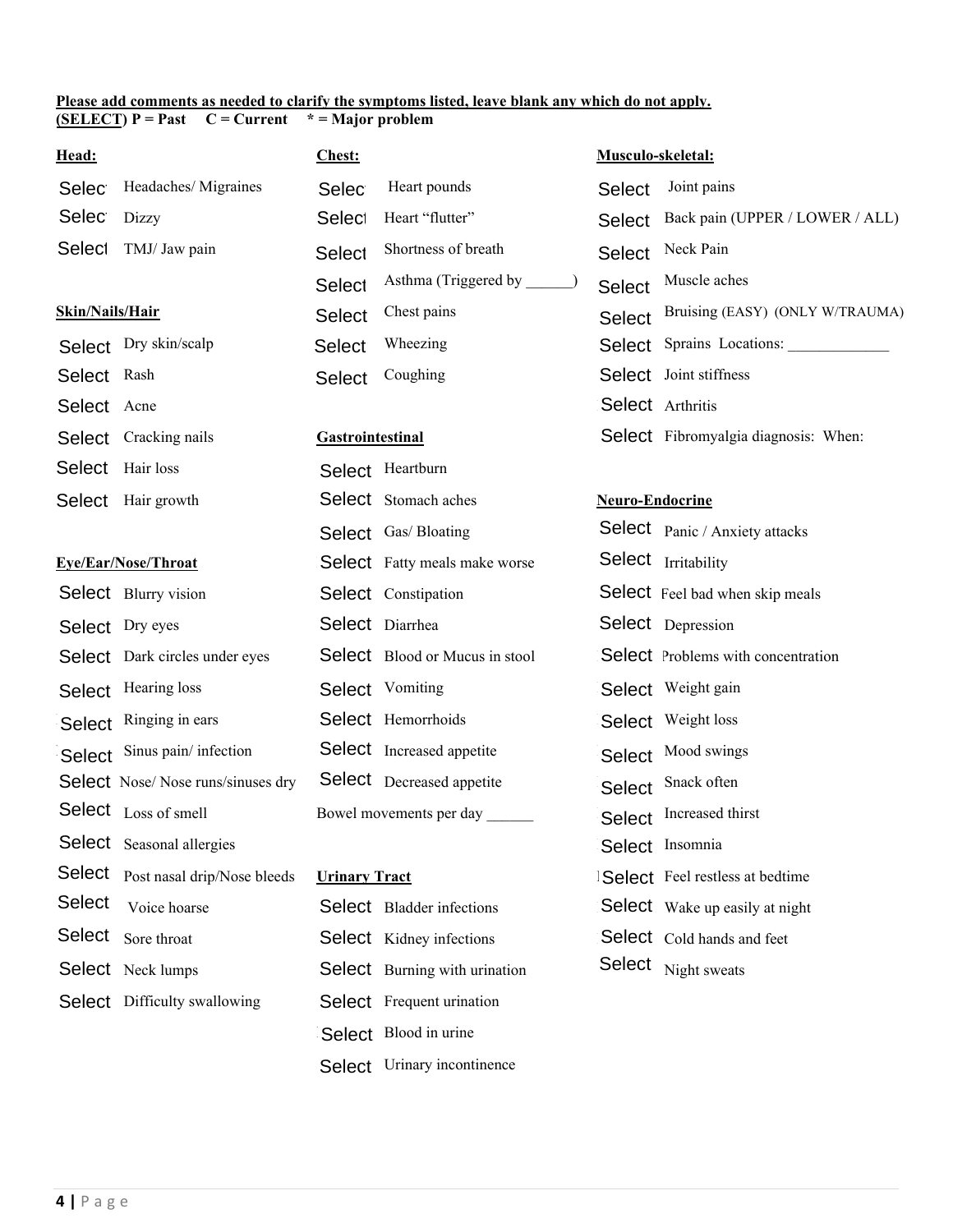

Proactive Medicine that Rejuvenates You

Select Wake feeling rested Poor memory **Slow starter Afternoon tiredness Select** Tired all day Select Sleep soundly Select Easy to fatigue Select Select **Select** Energy<br>
Select Seep soundly<br>
Select Seep soundly<br>
Select Wake feeling rested<br>
Select Easy to fatigue<br>
Select Easy to fatigue<br>
Poor memory<br>
Select Poor memory<br>
Select Soundler<br>
Select Soundler<br>
Select Server Select Soundler

## **Sexual History**

| Practice Safe Sex Practices YES $\sqrt{NO}$ |
|---------------------------------------------|
| Partners: Male Female BOTH                  |
| Tested for STDs:                            |

# **Male ONLY: (Circle what applies to you)**

|                                                | 4                                                  | Heavy flow                              |  |
|------------------------------------------------|----------------------------------------------------|-----------------------------------------|--|
| Afternoon tiredness                            | 4                                                  | Painful menses                          |  |
| Tired all day                                  |                                                    | Select Light flow                       |  |
|                                                |                                                    | Changes in duration, re                 |  |
|                                                |                                                    | Average cycle length:                   |  |
| <b>Sexual History</b>                          | Average menses length:                             |                                         |  |
| Practice Safe Sex Practices YES   NO           |                                                    | Date last menses started:               |  |
| Partners: Male   Female   BOTH                 | <b>Menopause Began:</b><br><u> 1999 - Jan Jawa</u> |                                         |  |
| Tested for STDs:                               | Age your mother entered menopau                    |                                         |  |
|                                                |                                                    | <b>Select</b> Decrease in sex drive     |  |
| <b>Male ONLY: (Circle what applies to you)</b> |                                                    | Select Vaginal discharge                |  |
| Frequent urination: DAY /<br><b>NIGHT</b>      |                                                    | Select Yeast infections                 |  |
| Select Incomplete urination                    |                                                    | Select Hot flashes                      |  |
| Discharge from urethra                         |                                                    | <b>Select</b> Acne (AT) / (BEFORE)      |  |
| Hernias: CURRENT   PAST                        |                                                    | Select Pain in breasts (WITH            |  |
| Decrease in sex drive                          |                                                    | <b>Select</b> Difficulty in (Conception |  |
| Erectile difficulty                            |                                                    | Number of Pregnancies: _____            |  |
| Hernias                                        |                                                    | <b>Number of Births:</b>                |  |
|                                                | Slow starter                                       | Select                                  |  |

**Energy** My **energy** level weekly averages: (Select 2-3-4-5-6-7-8-9-10 (HIGH) My stress level weekly averages: **Select** 2-3-4-5-6-7-8-9-10 (HIGH)

# **Female ONLY:** (Circle what applies to you)

| oeiedr                | Poor memory                                    |                                      | Duration: 1 - 2 - 3 - ALL: Weeks before menses             |  |
|-----------------------|------------------------------------------------|--------------------------------------|------------------------------------------------------------|--|
| Select                | Slow starter                                   | $\overline{4}$                       | Heavy flow                                                 |  |
| Select                | Afternoon tiredness                            | 4                                    | Painful menses                                             |  |
| Select                | Tired all day                                  | Select                               | Light flow                                                 |  |
|                       |                                                |                                      | Select Changes in duration, regularity                     |  |
|                       |                                                |                                      | Average cycle length:                                      |  |
| <b>Sexual History</b> |                                                |                                      |                                                            |  |
|                       | Practice Safe Sex Practices YES   NO           |                                      | Date last menses started:                                  |  |
|                       | Partners: Male   Female   BOTH                 | <b>Menopause Began:</b>              |                                                            |  |
| Tested for STDs:      |                                                | Age your mother entered menopause? _ |                                                            |  |
|                       |                                                |                                      | <b>Select</b> Decrease in sex drive                        |  |
|                       | <b>Male ONLY: (Circle what applies to you)</b> |                                      | Select Vaginal discharge                                   |  |
|                       | Frequent urination: DAY<br><b>NIGHT</b>        |                                      | <b>Select</b> Yeast infections                             |  |
|                       | Select Incomplete urination                    |                                      | Select Hot flashes                                         |  |
|                       | Select Discharge from urethra                  |                                      | <b>Select</b> Acne (AT) / (BEFORE) menses                  |  |
| Hernias: CURRENT      | <b>PAST</b>                                    |                                      | Select Pain in breasts (WITH CYCLE)/ (CONSTANT)            |  |
| Select                | Decrease in sex drive                          |                                      | <b>Select</b> Difficulty in (Conception, Carrying to term) |  |
| Select                | Erectile difficulty                            |                                      | <b>Number of Pregnancies:</b>                              |  |
| Select                | Hernias                                        | <b>Number of Births:</b>             |                                                            |  |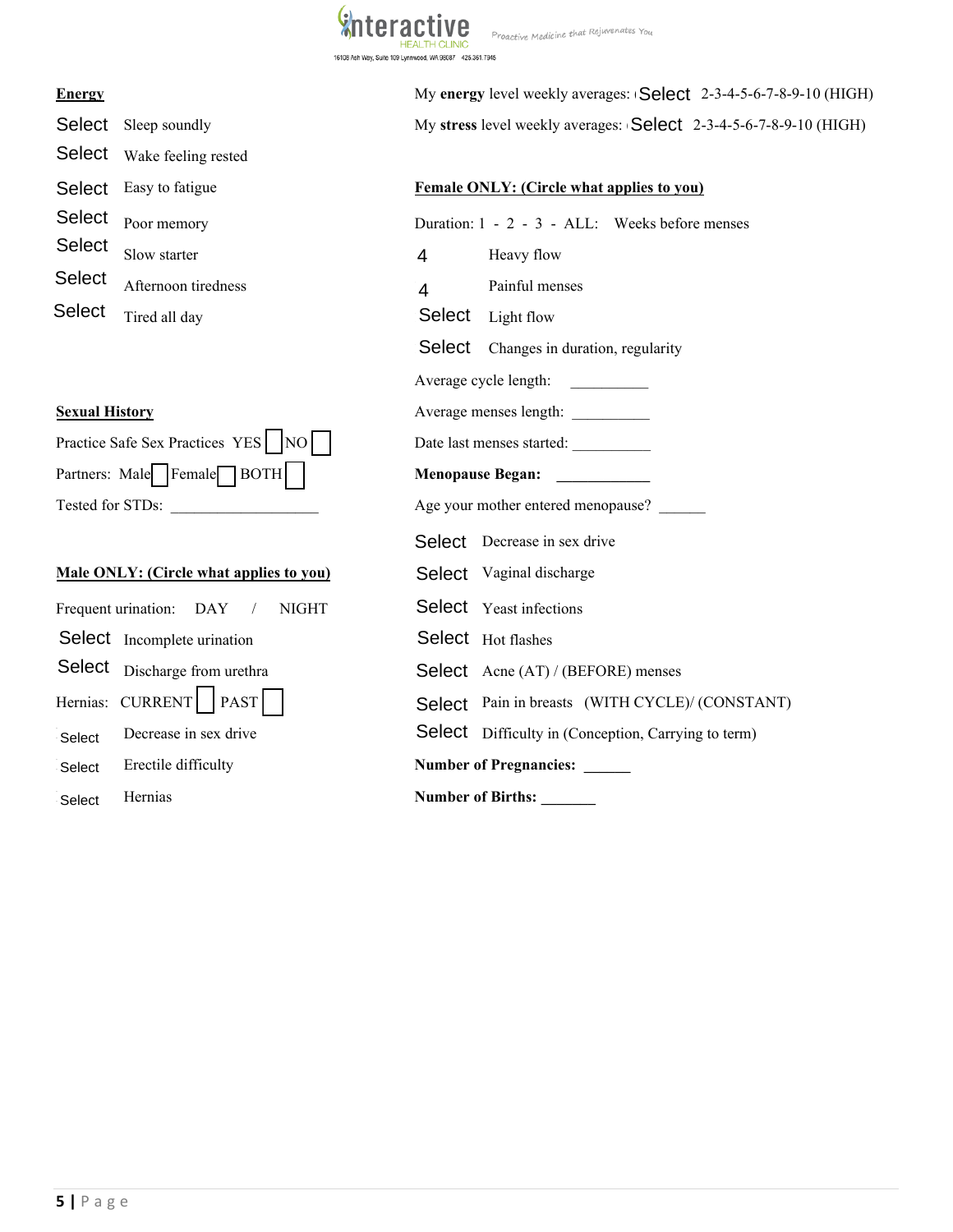

#### Proactive Medicine that Rejuvenates You

# **CONSENT FOR TREATMENT**

As a patient I have the right to be informed about my health condition(s) and recommended treatment. This disclosure is to help me become better informed so that I may make the decision to give, or withhold, my consent as to whether or not to undergo care with Interactive Health Clinic, PLLC having had the opportunity to discuss the potential benefits, risks and hazards involved.

I, **Example 2018** 1. The set of the set of the set of the examination and treatment with Naturopathic Medicine by doctors at Interactive Health Clinic, PLLC and/or other licensed Doctors of Naturopathic Medicine serving as backup for doctors of Interactive Health Clinic, PLLC, hereafter called *allied health care provider*. I can request that students and preceptors not be included in my evaluation and treatment.

(Initial) \_\_\_\_\_\_ I acknowledge that the clinic or practice of Interactive Health Clinic, PLLC including its doctor(s) and staff, are distinctly and completely separate from (1) the doctor and or clinic and their staff that referred me, and or (2) the premises of the doctor(s) and or clinic in which care is being rendered.

I understand that I have the right to ask questions and discuss to my satisfaction with any doctor at Interactive Health Clinic, PLLC and/ or with the *allied health care provider* providing backup:

- (1) my suspected diagnosis(es) or condition(s)
- (2) the nature, purpose, goals and potential benefits of the proposed care
- (3) the inherent risks, complications, potential hazards or side effects of treatment or procedure
- (4) the probability or likelihood of success
- (5) reasonable available alternatives to the proposed treatment procedure
- (6) potential consequences if treatment or advice is not followed and/ or nothing is done

I understand that a Naturopathic evaluation and treatment may include, but are not limited to:

- Physical exam (including general, musculoskeletal, EENT, heart and lung, orthopedic and neurological assessments)
- Common diagnostic procedures (including venipuncture, pap smears, diagnostic imaging, laboratory evaluation of blood, urine, stool and saliva)
- Soft tissue and osseous manipulation (including therapeutic massage, deep tissue massage, neuro-muscular technique, naturopathic/osseous manipulation of the spine and extremities, muscle energy technique, visceral manipulation and craniosacral therapy)
- Dietary advice and therapeutic nutrition (including use of foods, diet plans, nutritional supplements and intra-muscular vitamin injections)
- Injection therapies such as but not limited to: Trigger point injection therapy with vitamin substances, Neural Therapy (scar, trigger point, deeper injections with procaine and homeopathic substances), Perineural Injections (Neural Prolotherapy) (subcutaneous, intramuscular, intra-articular, sweet caudal), and Prolotherapy/Prolozone (subcutaneous, intra-muscular, intraarticular, ligaments and tendons), Biological allografts, Platelet Enriched Plasma, Ozonated Clot Matrix.
- Intravenous therapy (nutrient therapy where fluids with vitamins, minerals, amino acids, botanicals, antioxidant compounds, ozone therapies that are administer by placing a needle in the arm)
- Intravenous and/or oral chelation therapy with substances such as but not limited to (DMPS, EDTA, DMSA, TM)
- Botanical/ herbal medicines/ Homeopathic remedies (prescribing of various therapeutic substances including plant, mineral, and animal materials. Substances may be given in the forms of teas, pills, capsules, creams, powders, tinctures which may contain alcohol, suppositories, pastes, plasters, washes or other forms
- **Sweet Nasal**
- Hydrotherapy (use of hot and cold water, may include transcutaneous electrode stimulation)
- Counseling (including but not limited to visualization for improved lifestyle strategies)
- Over the counter and prescription medications (including only those medications on the Formulary of Washington Naturopathic Physicians)
- Weight loss therapies not limited to, but may include, HCG, Ideal Protein and Ketogenic diet.
- PEMF, Ultrasound and Shockwave

**Potential risks:** Pain, fracture, stroke, dislocation, sprain, discomfort, blistering, minor bruising, discoloration, infections, burns, itching; loss of consciousness and deep tissue injury from needle insertions, topical procedures, heat or frictional therapies, hydrotherapies; allergic reaction to prescribed herbs, supplements, prescription medications; soft tissue or bony injury from physical manipulations; aggravation of pre-existing symptoms.

**Potential benefits:** Restoration of the body's maximal and optimal functioning capacity, relief of pain and other symptoms of disease, assistance with injury and disease recovery, and prevention of disease or its progression.

**(CONTINUE TO THE BACK SIDE)**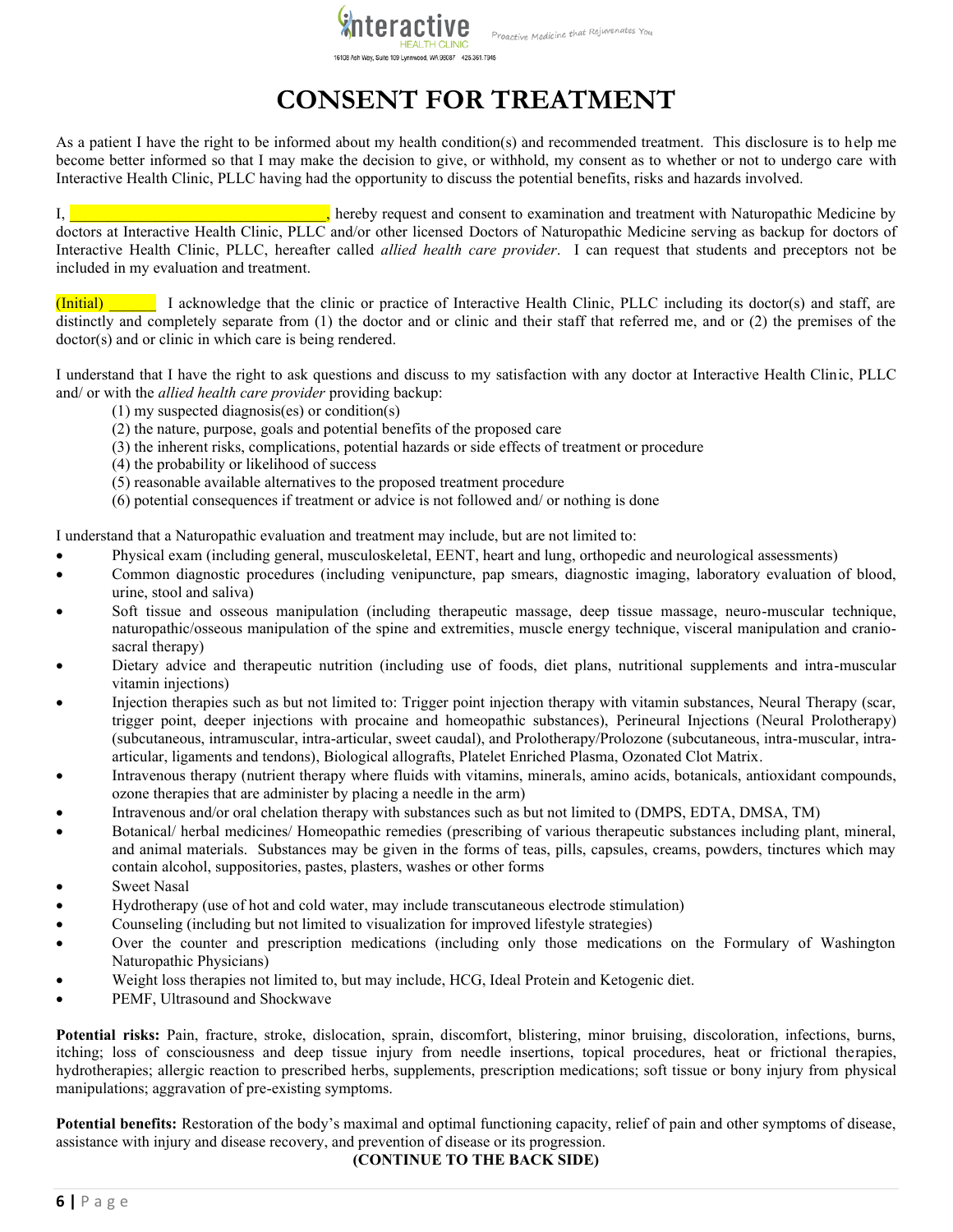**Notice to pregnant women:** All female patients must alert the provider if they have confirmed or suspect pregnancy as some of the therapies prescribed could present a risk to the pregnancy. Labor- stimulating techniques or any labor-inducing substances will not be used unless the treatment is specifically for the induction of labor and any treatment intended to induce labor requires a signed letter from a primary care provider authorizing or recommending such treatment.

Proactive Medicine that Rejuvenates You

khteractive

16108 Ash Way, Suite 109 Lynnwood, WA 98087 425.361.7945

**Notice to individuals with bleeding disorders, pacemakers, and/ or cancer.** For your safety it is vital to alert your provider, of these conditions.

### **Please Read And Initial:**

**\_\_\_\_\_\_\_** I understand that doctors at Interactive Health Clinic, PLLC are not licensed to prescribe any controlled substances other than Tylenol III (codeine) or Testosterone.

\_\_\_\_\_\_\_ I understand that doctors at Interactive Health Clinic, PLLC will only prescribe medications that are in the best interest of myself, the patient. Appropriate referrals will be provided to manage my prescriptive medication needs.

\_\_\_\_\_\_\_ I understand the US Food and Drug Administration has not approved nutritional, herbal, homeopathic substances, bioidentical hormones, biological allograft/stem cells, injection therapies or nutrient infusion therapies; however these have been used widely in Europe, China and the USA for years.

\_\_\_\_\_\_\_ I understand that doctors at Interactive Health Clinic, PLLC are not licensed as psychologist or psychiatrist. Counseling services are provided for the support of improved lifestyle strategies.

I understand that doctors at Interactive Health Clinic, PLLC offer many therapies that are considered purely investigational/experimental.

\_\_\_\_\_\_\_ I understand that doctors at Interactive Health Clinic, PLLC offer many integrative oncology therapies that are considered purely investigational/experimental. Interactive Health Clinic does not ensure cure of any disease and encourages the you to work with your oncologist.

I do not expect Interactive Health Clinic, PLLC and/or any *allied health care provider* to be able to anticipate and explain all of the risks and complications, and I wish to rely on the provider to exercise all judgment during the course of the procedure based on the known facts. I also understand that it is my responsibility to request that the doctor at Interactive Health Clinic, PLLC explain therapies and procedures to my satisfaction. I further acknowledge that no guarantee of services have been made to me concerning the results intended from any treatment provided to me. By signing below, I acknowledge that I have been provided ample opportunity to read this form or that it has been read to me. I understand that I am responsible for knowing where my personal items are at all times while in the office and if I choose to remove or place any of my personal items I am voluntarily and Interactive Health Clinic, PLLC and its associated doctors are NOT responsible or liable for any lost, stolen, or misplaced items. I understand all of the above and give my oral and written consent to the evaluation and treatment. I intend this as a consent form to cover the entire course of treatments for my present condition and any future conditions for which I seek treatment

| <b>Printed Name of Patient</b>  | <b>Signature of Patient</b>  |
|---------------------------------|------------------------------|
| <b>Printed Name of Guardian</b> | <b>Signature of Guardian</b> |
| Date Signed                     | <b>Print Provider's Name</b> |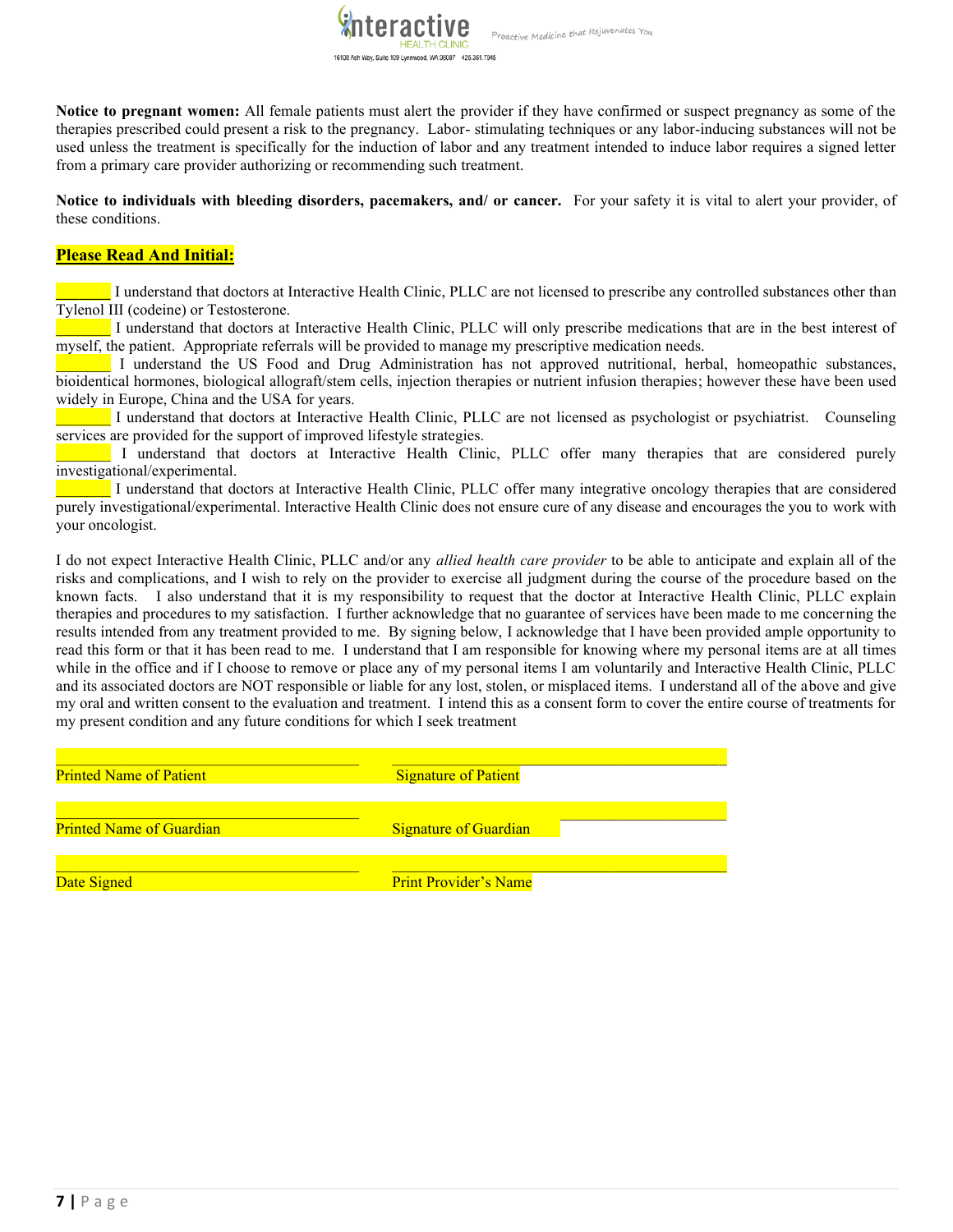

#### 16108 Ash Way, Suite 109 Lynnwood, WA 98087 425.361.7945

# **FINANCIAL AGREEMENT**

Welcome to Interactive Health Clinic. We look forward to providing your health care needs. We encourage your questions and participation in all aspects of your care. **MEDICARE DOES NOT COVER SERVICES OR SUPPLIES PROVIDED IN THIS OFFICE.**

**\_\_\_\_\_(Initial) Visits:** Naturopathic office visits vary depending on time and complexity. Allow up to 50 minutes for the first visit and up to 25 minutes for return visits. For an estimate on pricing please contact our office. **All office visits that exceed the allotted time will be assessed an extended visit charge. Insurance coverage for extended visits varies. Consult with your insurance to determine your coverage.**

**\_\_\_\_\_(Initial) Credit Card ON File:** A credit card on file will be required to schedule visits. See credit card form.

**\_\_\_\_\_(Initial) Email and Electronic Medical Records Messaging:** Email is a convenient way to get questions answered in lieu of coming in for an appointment. **PLEASE NOTE:** Emails are **NOT** covered by insurance and are **NOT** considered secure means of communication. EMR messages are secure but don't replace a visit with the physician. Emails/EMR messaging are complimentary for scheduling, confirmation of dosage, billing, etc. **1 complimentary message between visits** pertaining to quick yes/no or quick questions between visits with the doctor is permitted. Additional message will be billed accordingly OR will fall under the guidelines of the membership. Inquire about membership package if further support is needed.

The following fee schedule applies to those who wish to pay per occurrence versus membership:

● 3 to 10 minutes:  $$200$  ● 11 to 20 minutes:  $$250$  ● 21 to 30 minutes:  $$350$  ● 30 to 50 minutes:  $$450$ 

**\_\_\_\_\_(Initial) Prior Authorizations:** These are becoming more prevalent and takes extended amounts of time and money that our office does not have the resources for. Any prior authorizations that take over 10 minutes of our office staffs time will be billed at \$150 per hour to you the patient and is NOT insurance reimbursable. You can actively participate in this process to avoid fees.

**\_\_\_\_\_(Initial) Legal Paperwork, Letters, and Forms:** These are complimentary if associated directly with a visit. Forms outside of the clinic visit will be billed \$20 for the first page and \$10 per additional page.

**\_\_\_\_\_(Initial) Cancellation Policy:** New patients will be charged a \$100 fee with late cancellations less than 72 hours, return patients will be charged a \$100 fee with late cancellations (within 24 hours). The full fee will be charged for same day cancellations or if no notice is received before the appointment time. Missed IVs that have been mixed prior to your arrival will be charged the full amount of the infusion. IV bags are mixed accordingly in the morning at 9 am.

#### **\_\_\_\_\_(Initial) Prescription or Supplement Refills:**

If you need a refill on a prescription that you received from a pharmacy, please call your pharmacy and have them fax us a refill request. If you need a refill on supplements that you received from our office, please email info@interactivehealthclinic.com and someone will follow up with you within 72 hours. Visits and labs may be required to refill specific prescriptions. Memberships will have expedited refills during that business day.

**\_\_\_\_\_(Initial) Payment:** Payment for visit co-pays and/or medication, supplements, supplies is due at time of service made by credit card (Visa and MasterCard ONLY), cash, or check. If you are a cash patient, a Time of Service discount of 10% will be applied only on the day of service. If payment occurs after the date of service, the discount will be removed. If medications/supplements are mailed to you, a postage and handling fee will be added to the cost. Refunds or exchanges are given on unopened items in re-sellable condition if returned within 30 days. No refunds or exchanges will be given of opened items. Refunds are NOT provided on Special Order Supplements that are not commonly stocked. Returned checks, declined cards or rejections due to not informing the office of changes in insurance coverage will be subject to a \$50.00 NSF fee. You are responsible for all balances due that are not covered by your insurance company. Any ongoing bills that are not paid within 30 days are subjected to 12% per year (1% per month) interest charges. Outstanding balances greater than 120 days will be turned over to a collection agency unless prior arrangements have been made in writing. If Interactive Health Clinic assigns your account to a collection agency, you will be responsible for any collection fees.

#### **I HEREBY ACKNOWLEDGE THAT I AM FINANCIALLY RESPONSIBLE FOR PAYMENT OF ALL SERVICES RENDERED, LABS ORDERED, AND THAT I AM SUBJECT TO ALL FINANCIAL TERMS LISTED BELOW. ALL THERAPIES AT INTERACTIVE HEALTH CLINIC ARE CONSIDERED INVESTIGATIONAL/EXPERIMENTAL AND CAN BE DENIED BY INSURANCE COVERAGE.**

*I understand that all co-pays and medications are due at the time of service and that I am financially responsible for all charges whether or not they are paid by my insurance. I understand that excessively overdue accounts will be forwarded to an outside collection agency and I will be responsible for any fees generated as a result of collection efforts. I understand that some third-party payers may require that my medical information, including copies of treatment notes, be submitted along with requests for payment. I hereby authorize Interactive Health Clinic, PLLC (and all physicians working with Interactive Health Clinic, PLLC) to release all medical information necessary to secure payment of benefits from the third-party payers specified above, and I authorize the use of this signature on all related submissions. I understand that this information may include medical information related to drug and alcohol abuse, sexually transmitted diseases, HIV/AIDS and mental health. I understand that this authorization shall remain valid without expiration unless expressly revoked by me in writing.*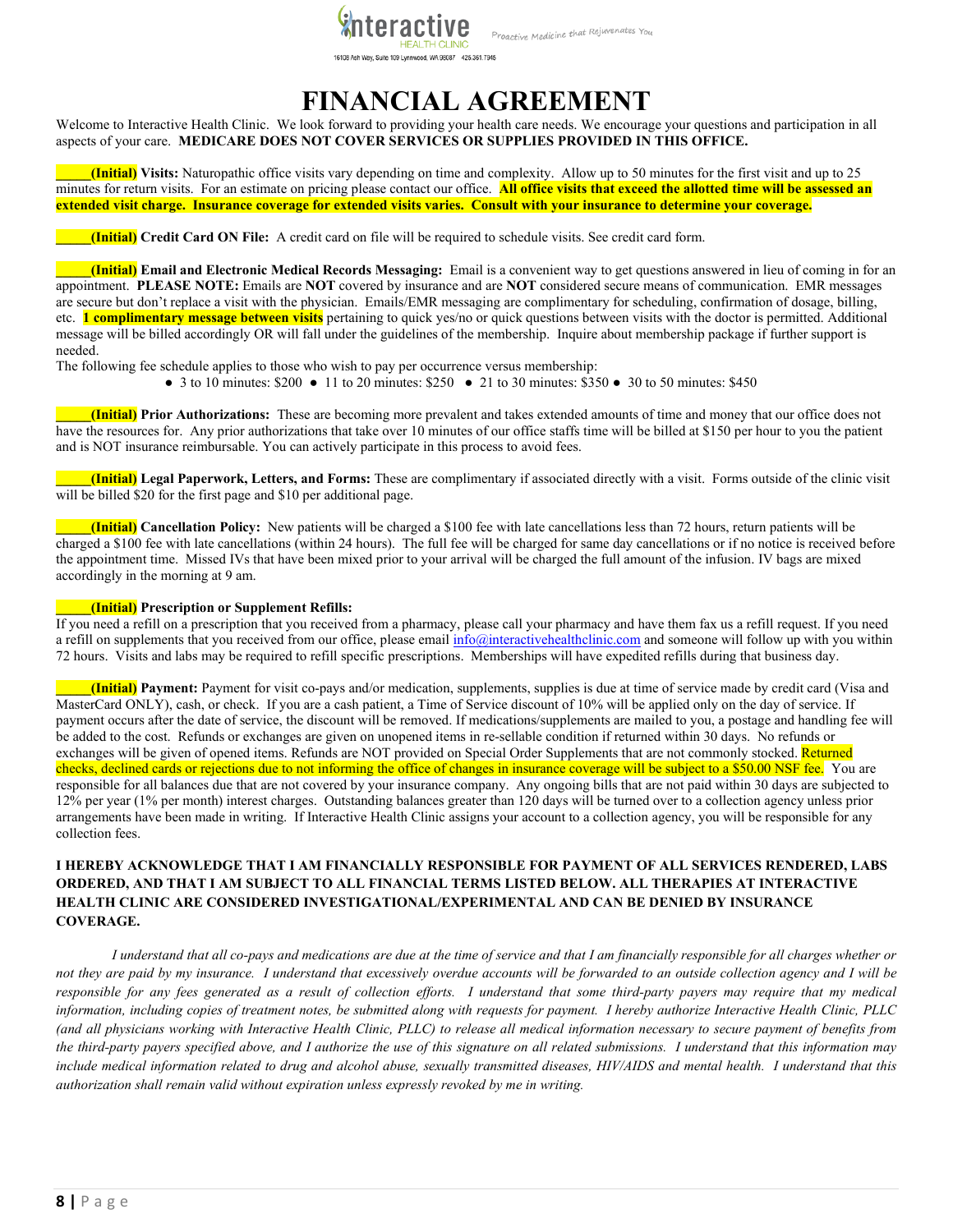

# **Acknowledgement of Non-Insurance Coverage for Services Rendered**

I agree, and it has been explained to me, that the following services performed at the Interactive Health Clinic are not generally considered and accepted with respect to insurance coverage with the exception of the infusion portion of iron infusions. Usual and customary Evaluation and Management or other medically necessary services may be billable to my insurance dependent upon my particular plan, but IV / Injection services and supplies, supplements and other supplies such as Kinesio Tape cannot be billed. I understand that most insurance carriers cover an inferior and less safe Iron IV product. The clinic purchases a superior Iron IV product that is twice the cost of the inferior iron; therefore, I agree to pay the Iron supplies to cover the cost. This is not a profit driven cost, this is for patient safety.

I understand that this requires my payment in full for all IV / Injection services, supplies, supplements and I additionally understand that I may not attempt to bill my own insurance company for any of these services.

I (Print Name) **Later and a linear agree to the above defined financial policies of Interactive Health Clinic, PLLC (and all** physicians/doctors associated). In the case of default of payment, I am responsible for full payment of the balance, interested accrued, and any collection costs and legal fees incurred to collect this account. I have filled out and understand the scope and limitations of my insurance coverage and agree to pay all fees not covered by my insurance plan. I, the undersigned, have read, understand, and accept the information and conditions hereby specified**. I AM FULLY RESPONSIBLE FOR ALL COSTS INCLUDING LABS, VISITS, OR TREATMENT PROCEDURES THAT ARE PERFORMED AT INTERACTIVE HEALTH CLINIC. INCLUDING ALL COSTS DENIED BY MY INSURANCE.** 

 $\mathcal{L}$ 

Patient's Print and Signature Date

\_\_\_\_\_\_\_\_\_\_\_\_\_\_\_\_\_\_\_\_ \_\_\_\_\_\_\_\_\_\_\_\_\_\_\_\_\_\_\_\_\_\_\_

Person responsible if other than Patient – Please Print and Signature Date